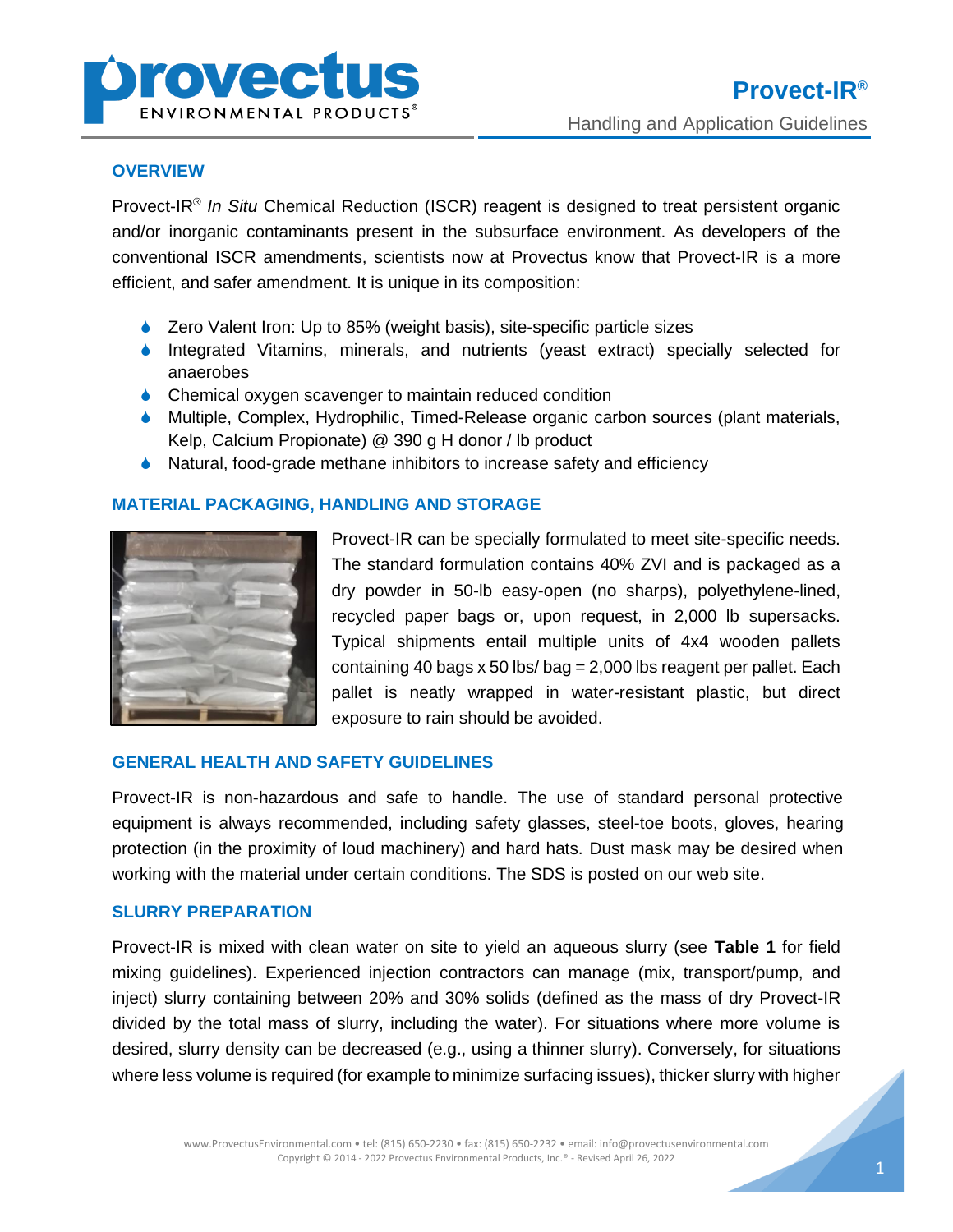

Handling and Application Guidelines

solids can be applied. A slurry containing *ca.* 30% solids will have the following general characteristics:

- $\bullet$  Wet Density = 0.9 to 1.1 g/cm<sup>3</sup>
- **Dry Density = 0.3 to 0.4 g/cm**<sup>3</sup>
- Viscosity =  $500$  to  $1,500$  c P

| TABLE 1. FIELD GUIDE FOR MAKING SLURRY |                              |                           |                                 |
|----------------------------------------|------------------------------|---------------------------|---------------------------------|
| per 50 pound bag                       |                              | per 25 kg bag             |                                 |
| <b>Target</b><br>weight %              | <b>USG</b><br>water required | <b>Target</b><br>weight % | <b>Liters</b><br>water required |
| 15                                     | 34                           | 15                        | 142                             |
| 20                                     | 24                           | 20                        | 100                             |
| 22                                     | 21                           | 22                        | 89                              |
| 24                                     | 19                           | 24                        | 79                              |
| 26                                     | 17                           | 26                        | 71                              |
| 28                                     | 15                           | 28                        | 64                              |
| 30                                     | 14                           | 30                        | 58                              |
| 32                                     | 13                           | 32                        | 53                              |
| 34                                     | 12                           | 34                        | 49                              |
| 36                                     | 11                           | 36                        | 44                              |

## **APPLICATION TECHNIQUES**

Provect-IR has been employed for source area treatment, plume treatment and/or plume management using permeable reactive barrier (PRBs). The choice of installation method will depend on the site-specific conditions, including treatment depth and geology. The most practiced *in situ* application method has been direct injection of aqueous slurry.

Provect-IR® slurry containing 10 to 35% solids has been added to numerous aquifers using a variety of injection methods, including hydraulic fracturing, pneumatic fracturing, and direct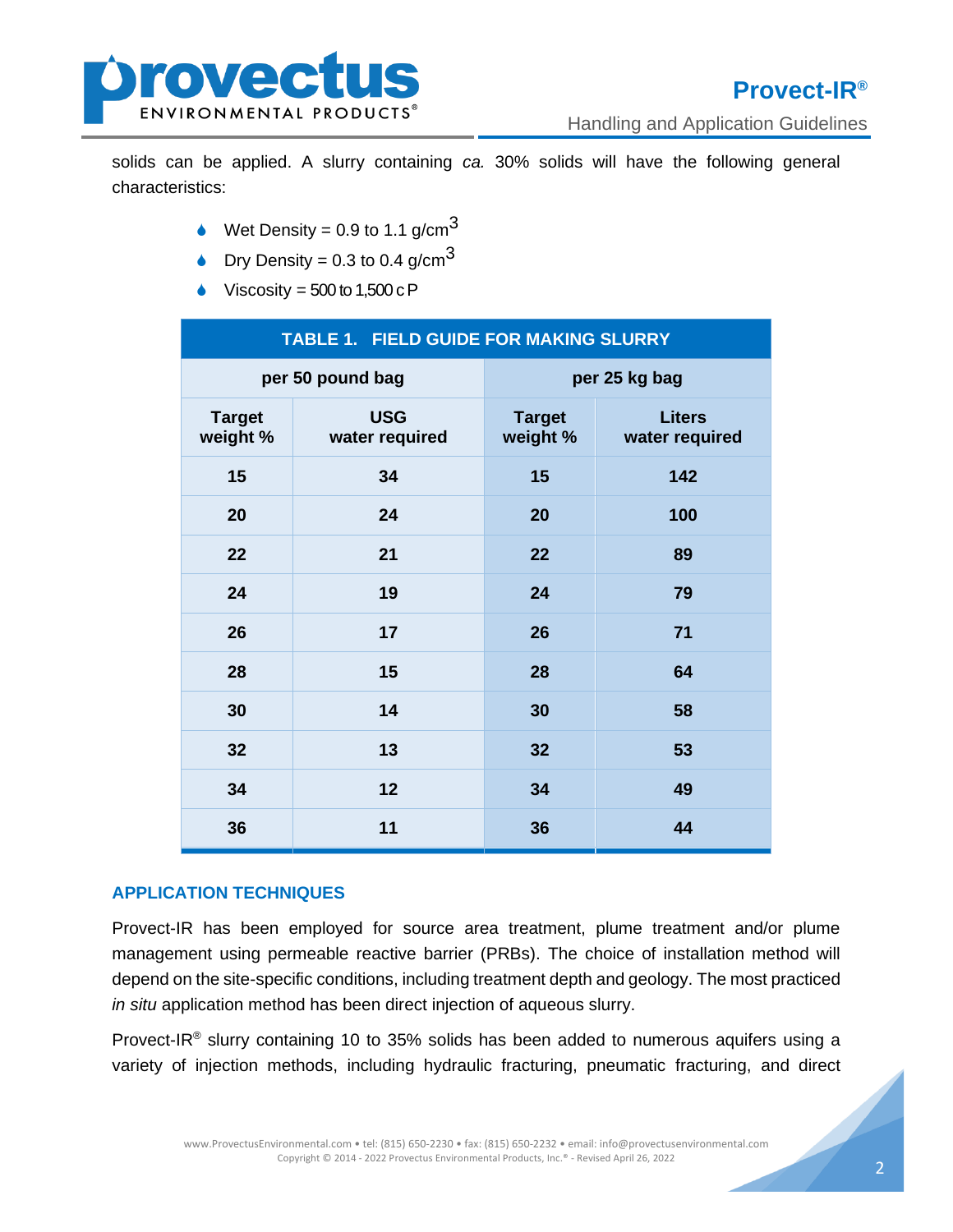

injection. It can also be added via direct soil mixing using a wide range of equipment, or it can be placed directly into an open excavation or trench.

## **GENERAL GUIDELINES FOR DIRECT PUSH INJECTION OF AQUEOUS SLURRY**

Mixing Equipment: Reagent slurry has been prepared in various ways, ranging from in-line automated mixing systems, to manual mixing using a hand-held drill with a mixing attachment, to more creative processes. Particularly for larger projects, experienced drillers will have some form of mechanical mixing system on site that includes a tank with a paddle-type mixer at the bottom. The slurry is then transferred to a feed tank connected to an injection pump so that slurry can be prepared continuously while injections are being performed (see example, ChemGrout mixing system). Slurry mixes quickly in these systems (<1 minute), and injections can proceed without interruption.



Pumps: Experienced drillers will have a variety of pumping equipment on site. For injecting slurries, an injection pump capable of generating at least 300 psi of pressure at a flow rate of >5 gpm is desired. Obviously, the pump needs to be able to handle solids, such as piston pumps, grout pumps, and progressing cavity pumps - with a preference towards the piston and grout pumps. Slurry is typically injected at pressures of 100 to 200 psi; however, higher pressures are sometimes required to initiate the injection. It is recommended to have a higher pressure pump available on site that can generate over 500 psi and ca. >10 gpm, as deeper installations often require higher injection pressures.



Tooling. Experienced drillers will have sufficient rod length on site to allow 3 to 5 injection points to be capped overnight to allow pressure to dissipate. This can help prevent backflow and surfacing of slurry as the injection rods are retracted. Likewise, experienced drillers will have on hand a variety of injection tips, some that direct the slurry horizontally (see for example GeoProbe's pressure activated tip).